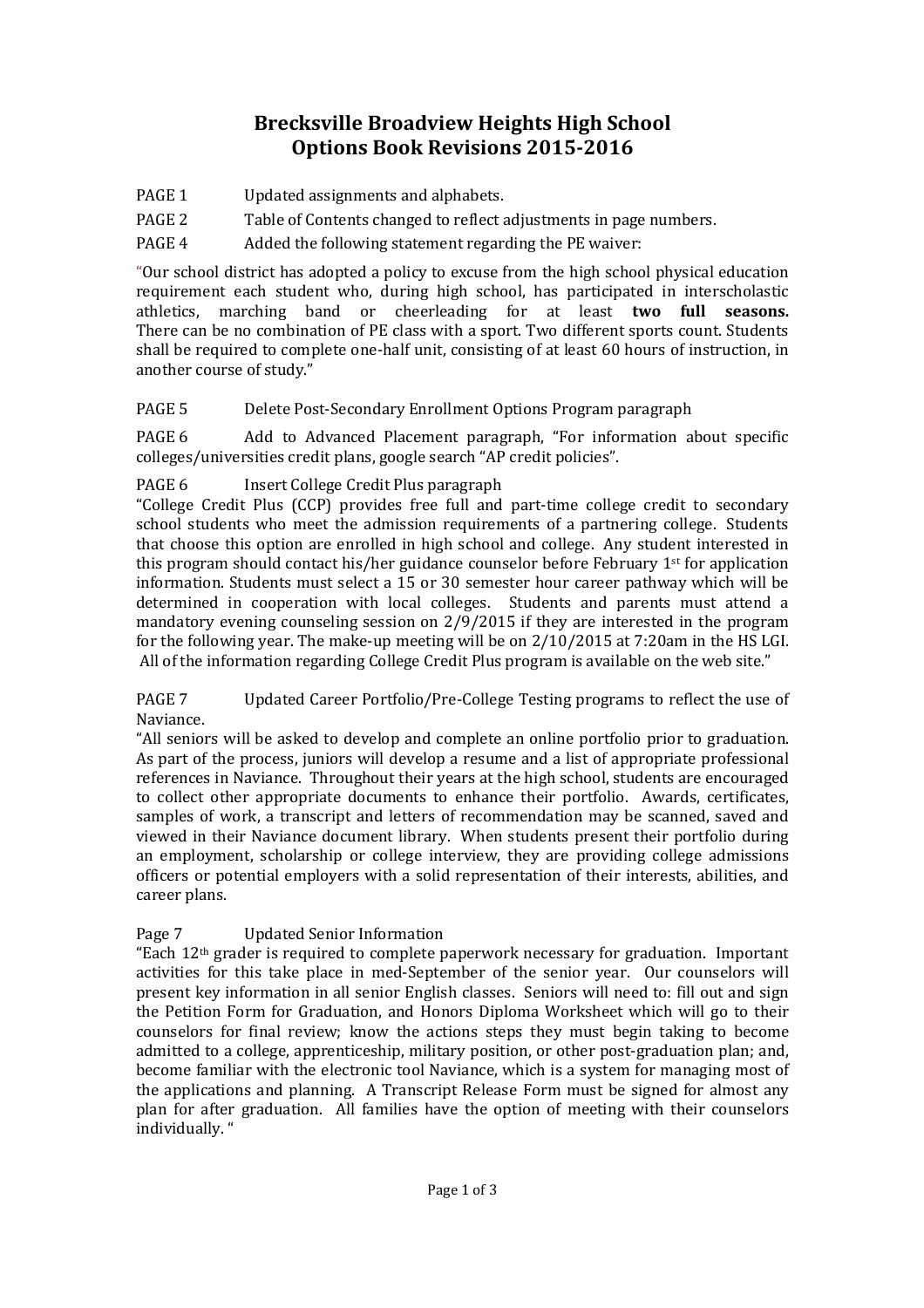## **Brecksville Broadview Heights High School Options Book Revisions 2015-2016**

PAGE 11 Updated the Ohio Graduation Tests to specify Class of 2016 and 2017. Deleted paragraph 3.

 Updated "PARCC Assessment/End of Course Exams- Class of 2018 & Beyond Ohio is a member of the Partnership for Assessment for College and Career Readiness (PARCC). PARCC is creating a challenging assessment system to track student progress through the elementary and high school years and to ensure that students will graduate high school with 21st century knowledge and skills. The PARCC assessment system will be computer-based and aligned to the New Learning Standards for English Language Arts and Mathematics. See the link (http://www.parcconline.org/) for more details. Ohio has developed assessments for science and social studies for an online administration to complement the PARCC assessments. Students in the Class of 2018 and beyond will be taking end of course exams in English Language Arts, Mathematics, Science and Social Studies. Students will begin taking Ohio Department of Education sanctioned end of course exams in 10 areas: Algebra I, Geometry, American History, English 1, 2, Physical Science, and American Government. Students studying Advanced Placement (AP), or taking dual enrollment courses in physical science, American history or American government may take assessments aligned to those courses in lieu of end-of-course exams to avoid double testing. A student who earned high school credit in any of the above courses before July 1, 2014, automatically will receive a score of three points per course exam toward the total points needed for graduation. With few exceptions, students must accumulate a minimum of 18 points from scores on their end of course exams to become eligible for a diploma. Students must also meet one of the following three:

- 1. Earn a cumulative passing score on seven end-of-course exams. The scores will be set by the State Board of Education.
- 2. Earn a "remediation-free" score on a nationally recognized college admission exam such as ACT or SAT. The state of Ohio will pay for all 11th-grade students in the Class of 2018 and beyond to take the exam free of charge.
- 3. Earn a State Board of Education-approved, industry-recognized credential or a state-issued license for practice in a career and achieve a score that demonstrates workforce readiness and employability on a job skills assessment.

#### PAGE 12 Update Career Development paragraph

Naviance is a comprehensive system for students and families to use to make plans about colleges and careers. The guidance office uses Naviance to track and analyze data about college and career plans by providing up-to-date information that's specific to our school. Naviance is also the mechanism by which we share information with students and families about upcoming meetings and events, local scholarship and volunteer opportunities, and other resources for college and career information.

Family Connection within Naviance allows our students to:

- **Get involved in the planning and advising process** Build a resume, complete online surveys, and manage timelines and deadlines for making decisions about colleges and careers.
- **Research colleges** Compare GOA, standardized test scores and other statistics to actual historical data from our school for students who have applied and been admitted in the past.